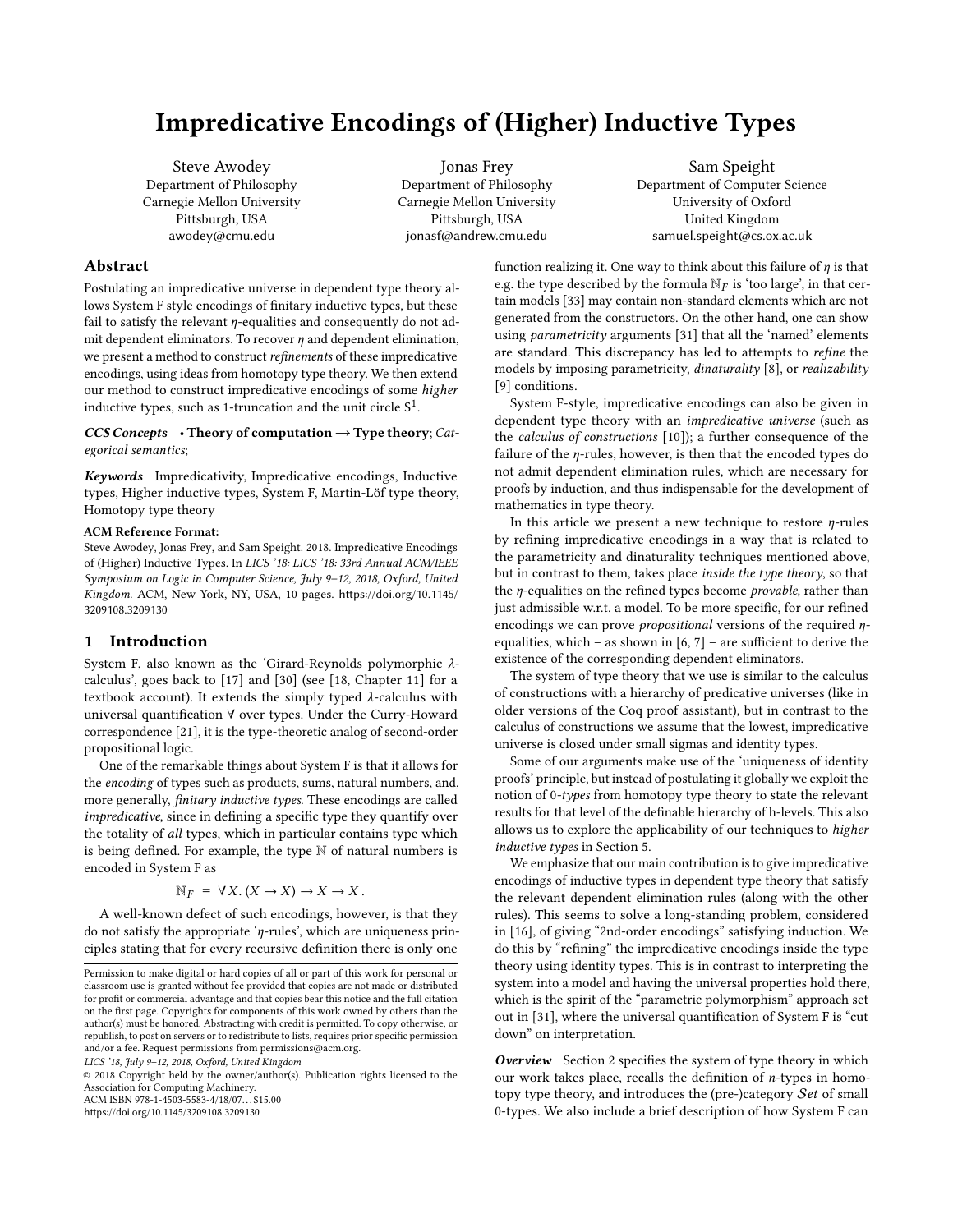be translated into our setting. In Section [3](#page-2-0) we show how to refine the System F encodings of some non-recursive, inductive sets such as the binary sum  $A + B$  of two sets to recover appropriate *η*-rules, using an argument based on a type-theoretic version of the Yoneda lemma. Section [4](#page-4-0) gives a related technique involving impredicative encodings of initial algebras in order to achieve the same result for genuinely inductive sets such as the type N of natural numbers. In Section [5](#page-6-0) we show how these techniques generalize from sets (0-types) to 1-types, giving impredicative encodings of some of the recently introduced higher inductive types [\[40,](#page-9-13) Ch. 6]. Specifically, we give encodings for the 1-truncation and the unit circle. We believe that these encodings also illuminate the ones for conventional inductive types. Indeed, our general methodology is very much informed by the HoTT point of view. Finally, Section [6](#page-8-0) addresses issues such as limitations of our techniques, open questions, consistency and the existence of models, and future work.

# <span id="page-1-0"></span>2 The System of Type Theory

Although our results are not all "higher dimensional" in nature, our work is best understood in the context of homotopy type theory (HoTT); we refer to [\[40\]](#page-9-13) as our standard reference for conventions and terminology. We thus work in a system of dependent type theory with products  $\prod_{x:A} B(x)$ , strong sums  $\sum_{x:A} B(x)$ , (intensional)<br>identity types  $Idy(x, y)$  and function extensionality as in [40] identity types  $Id_X(x, y)$ , and function extensionality, as in [\[40\]](#page-9-13). However, we make no use of the univalence axiom. We usually write simply  $x = y$  for  $Id_X(x, y)$ , as is now common. We then distinguish notationally between *propositional* equality  $x = y$  and *definitional* equality  $x \equiv y$ .

Universes We augment the hierarchy of predicative universes  $\mathcal{U}_0 : \mathcal{U}_1 : \mathcal{U}_2 : \ldots$  assumed in [\[40\]](#page-9-13) by adding a single *impredicative* universe  $U$  at the bottom,

$$
\mathcal{U}:\mathcal{U}_0:\mathcal{U}_1:\mathcal{U}_2:\ldots
$$

This new universe  $\mathcal U$  is also closed under dependent sums and identity types, like the  $\mathcal{U}_i$ , but instead of the usual (predicative)<br>product formation rule product formation rule

$$
\frac{\Gamma \vdash A : \mathcal{U}_i \qquad \Gamma, x : A \vdash B : \mathcal{U}_i}{\Gamma \vdash \prod_{(x : A)} B : \mathcal{U}_i}
$$

it satisfies the impredicative product formation rule

$$
\frac{\Gamma, x:A \vdash B: \mathcal{U}}{\Gamma \vdash \prod_{(x:A)} B: \mathcal{U}}
$$

which is stronger since there is no size restriction on the A.

Note that in the following, when writing  $U$ , we always mean the *impredicative* universe – in this respect we deviate from  $[40]$ , in that we do *not* use  $\mathcal U$  as a placeholder for an unspecified  $\mathcal U_i$ .

n-Types Recall from [\[40,](#page-9-13) 7.1] the hierarchy of n-types (Voevodsky: "h-levels"):  $X$  is called a  $(-1)$ -type, or proposition, if it satisfies  $\prod_{(x,y:X)} x = y$ ; it is a *0-type*, or set, if its identity types are always propositions; and generally, it is an  $(n+1)$ -type if its identity types are always n-types. Formally,

isProp(X) := 
$$
\prod_{(x,y:X)} x = y
$$
  
isSet(X) :=  $\prod_{(x,y:X)}$  isProp(x = y)  
isType<sub>(n+1)</sub>(X) :=  $\prod_{(x,y:X)}$  isType<sub>n</sub>(x = y),

and

Prop := 
$$
\sum_{(X:\mathcal{U})}
$$
 isProp(X)  
\nSet :=  $\sum_{(X:\mathcal{U})}$  isSet(X)  
\nType<sub>n</sub> :=  $\sum_{(X:\mathcal{U})}$  isType<sub>n</sub>(X).

 $Iype_n := \sum_{(X:U)} Isuppe_n(X)$ .<br>Note that the types isProp(X), isSet(X), etc., are themselves<br>nositions [40] Theorem 7.1.10] so that Prop. Set, etc., are subpropositions [\[40,](#page-9-13) Theorem 7.1.10], so that Prop, Set, etc., are subtypes of  $\mathcal{U}$ , in the sense that the first projection from the respective Σ-type is an embedding.

We normally suppress the coercion  $pr_1 : Type_n \to U$  and treat or essions of type. Thus expressions of type  $Type_n$  as if they were themselves types. Thus, in particular if  $X : \mathcal{U} \vdash A(X)$  is a  $\mathcal{U}$ -indexed family of types then<br>the expression  $\Pi_{X \vdash \mathcal{U}} = A(X)$  is a shorthand for the expression  $\prod_{(X:Type_n)} A(X)$  is a shorthand for

$$
\prod_{(X:\text{Type}_n)} A(\text{pr}_1 X),
$$

which in turn is equivalent to

$$
\prod_{(X:\mathcal{U})} \text{isType}_n(X) \to A(X).
$$

Moreover, since the n-types are closed under arbitrary products [\[40,](#page-9-13) Theorem 7.1.9] (and suppressing the unpacking and repacking of dependent pairs), the rule

$$
\frac{\Gamma, x : A \vdash B : \text{Type}_n}{\Gamma \vdash \prod_{(x:A)} B : \text{Type}_n}
$$

 $\Gamma \vdash \prod_{(x:A)} B : \text{Type}_n$ <br>is admissible for all *n*. Thus, in sum, we can view the types Type as impredicative subuniverses of  $\mathcal U$ .

We exploit the convenience of having an impredicative universe that is closed under most constructions, by working mostly inside  $U$  – as opposed to the usual methodology of predicative systems, where a hierarchy of universes are used "parametrically". Accordingly, we adopt the convention that the terms "proposition", "set", "n-type", etc., refer only to types in  $\mathcal U$ .

The precategory Set of sets in  $\mathcal U$  The subtype Set of 0-types in  $U$  gives rise to a precategory  $Set$  where

$$
Set_0 = Set \quad \text{and} \quad \text{hom}(A, B) = (A \rightarrow B)
$$

for <sup>A</sup>, <sup>B</sup> : Set ([\[40,](#page-9-13) Example 9.1.5]).

As pointed out in [\[40,](#page-9-13) Section 10.1.1], this precategory is (small) complete in that it admits equalizers (defined using  $\Sigma$ - and identitytypes) and small products (given by type-theoretic products). Since in our setting  $U$  is an impredicative universe, Set even admits 'large' products – i.e. products indexed by arbitrary types – which we make use of in what follows.

Translation of System F There is an evident syntactic translation  $t$  from System F to our system of dependent type theory. Types of the form  $A \to B$  in System F are translated to  $A^t \to B^t$ , and types of the form ∀X.B are translated to  $\prod_{X: \mathcal{U}} B^t$ , where  $A^t$  and  $B^t$  are the translations of the System E types A and B. The translation of the translations of the System F types A and B. The translation of terms is equally obvious.

Similarly, we can restrict the translation by replacing  $\mathcal U$  above with any of the impredicative subuniverses  $Type_n$  of n-types. For example, we may define the translation  $t_0$  with:

$$
(\forall X.B)^{t_0} \coloneqq \prod_{X:\mathsf{Set}} B^{t_0}.
$$

X:Set In this sense, we can speak of System F encodings of inductive types in our system of dependent type theory.

Generally, if  $x:A \vdash P(x)$  is a (family of) propositions, then as above  $\sum_{x:A} P(x)$  is a subtype of A via the first projection. Our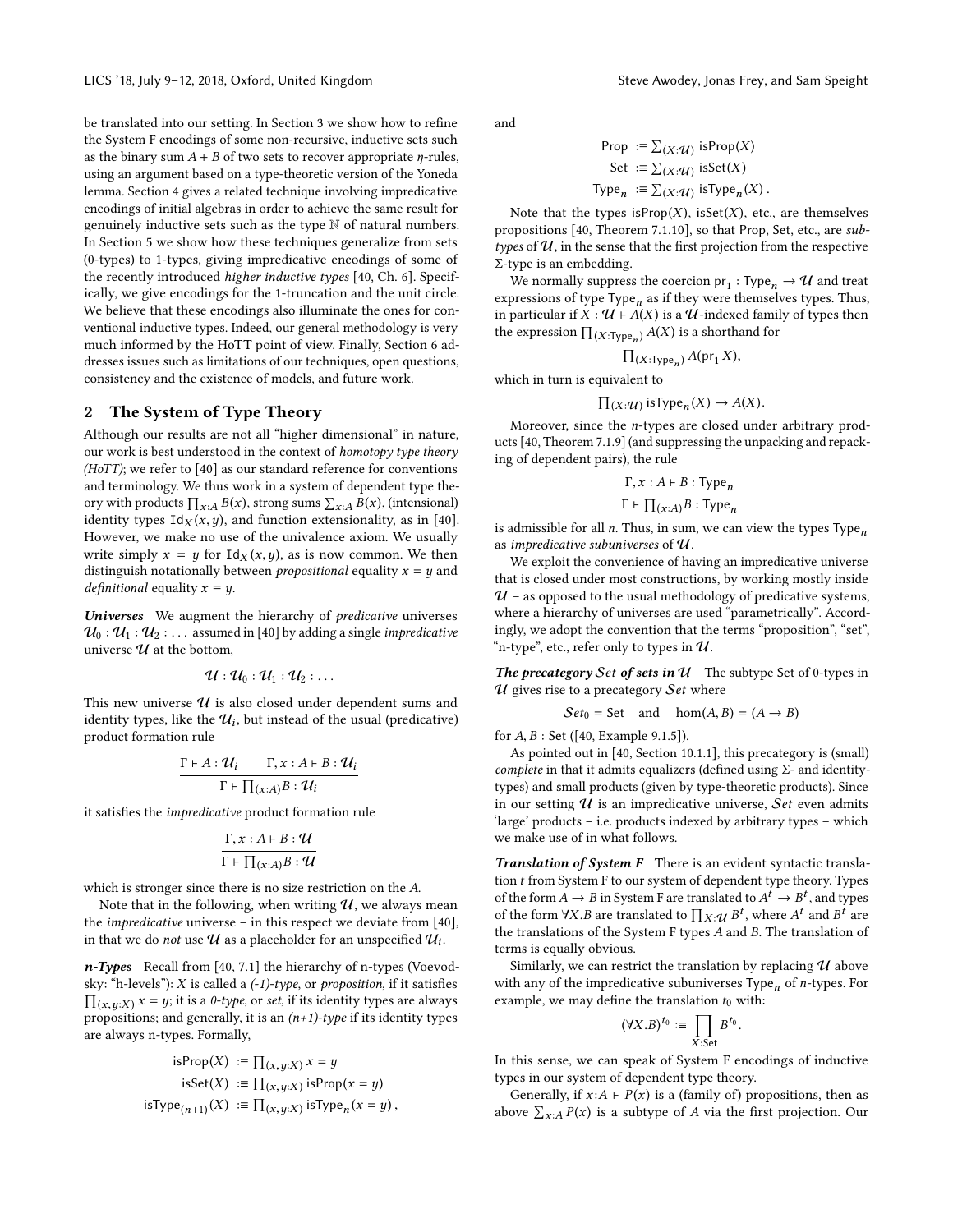Impredicative Encodings of (Higher) Inductive Types Lateration 2018, 18, July 9–12, 2018, Oxford, United Kingdom

impredicative encodings of inductive types will be subtypes of the usual System F encodings in this sense; we say that they "sharpen" or "refine" the usual encodings.

# <span id="page-2-0"></span>3 Basic Set Encodings

As stated in the foregoing section, the impredicative universe  $\mathcal U$ allows us to give 'System F style' encodings of certain inductive types. In this section we explain how these encodings fall short of the usual inductive types assumed in dependent type theory. We then indicate a way to remedy these shortcomings to a certain extent.

We start with the sum of two types A and B, whose System F encoding we translate into type theory, as explained above, by replacing the quantification over types by a dependent product over  $\mathcal{U}$ :

<span id="page-2-5"></span>
$$
A +^F B := \prod_{X: \mathcal{U}} (A \to X) \to (B \to X) \to X. \tag{3.1}
$$

It is easy to see that this encoding admits injections<sup>[1](#page-2-1)</sup>

<span id="page-2-9"></span>
$$
\text{inl}^{F} \coloneqq \lambda ABa X f g. fa : \prod_{\{A, B: \mathcal{U}\}} A \to (A + ^{F}B)
$$
\n
$$
\text{inr}^{F} \coloneqq \lambda A B b X f g. g b : \prod_{\{A, B: \mathcal{U}\}} B \to (A + ^{F}B)
$$
\n
$$
(3.2)
$$

and a recursor

<span id="page-2-10"></span>rec<sup>F</sup><sub>+</sub> := 
$$
\lambda ABC f g \phi \cdot \phi C f g
$$
  
:  $\Pi_{\{A, B, C: \mathcal{U}\}}(A \to C) \to (B \to C) \to (A + ^F B) \to C$  (3.3)

satisfying the *definitional*  $\beta$ -equalities

$$
\operatorname{rec}_{+}^{F} f g (\operatorname{in}^{F} a) \equiv f a \quad \text{and} \quad \operatorname{rec}_{+}^{F} f g (\operatorname{in}^{F} b) \equiv g b
$$

for all  $A, B, C : U, f : A \rightarrow C, g : B \rightarrow C, a : A$  and  $b : B$ . However there are several problems:

<span id="page-2-2"></span>(i) the recursor only allows us to define functions into types in  $U$ .

<span id="page-2-3"></span>(ii) the  $n$ -rule

$$
f = \operatorname{rec}_{+}^{F} (f \circ \operatorname{in} I^{F}) (f \circ \operatorname{in} r^{F}), \tag{3.4}
$$

<span id="page-2-4"></span>where  $f : A +^F B \to C$ , doesn't hold, even *propositionally*, (iii) the encoding does not admit a dependent eliminator, which would have to have the type

$$
\text{ind}_{+}^{F} : \prod\{A, B : \mathcal{U}\}\n \prod\{C : A + ^{F}B \to \mathcal{U}\}\n \prod\{f : \prod_{(a:A)} C(\text{in}^{F} a))\n \prod\{g : \prod_{(b:B)} C(\text{in}^{F} b)\}\n \prod(x : A + ^{F} B), \quad Cx.
$$

and satisfy the propositional equalities

$$
\operatorname{ind}_+^F f g(\operatorname{in} \mathbf{I}^F a) = f a \quad \text{and} \quad \operatorname{ind}_+^F f g(\operatorname{in} \mathbf{I}^F b) = g b
$$

for all appropriately typed  $f$ ,  $g$ ,  $a$ , and  $b$ .

We defer discussion of issue [\(i\)](#page-2-2) in general to section [6](#page-8-0) below. Issues [\(ii\)](#page-2-3) and [\(iii\)](#page-2-4) are related by the general theory developed in [\[6,](#page-9-10) [7\]](#page-9-11): briefly, in the present setting the dependent elimination rule is equivalent to the  $\eta$ -rule. In the following we give a way to restore the propositional  $\eta$ -rule for sums of sets by restricting the product in [\(3.1\)](#page-2-5) to Set and taking a suitable subtype.

#### 3.1 Refining the encoding

Restricting the dependent product in [\(3.1\)](#page-2-5) to the subuniverse of propositions, we obtain a well-known encoding of logical disjunction:

$$
A \lor B \simeq \prod_{X:\text{Prop}} (A \to X) \to (B \to X) \to X \quad \text{for } A, B:\text{Prop}
$$

Observe that  $A \vee B$  is a proposition, because Prop is closed under Π-types.

In a similar vein it seems natural to define a sum operation

<span id="page-2-8"></span>
$$
A +^* B := \prod_{X:\, \text{Set}} (A \to X) \to (B \to X) \to X \quad \text{for } A, B \in \text{Set} \text{ (3.5)}
$$

 $$X:$  Set  $$$  of sets  $A,B$  by restricting the impredicative product to types  $X:$  Set. This type also admits injections and a recursor

$$
\text{inl}^* \coloneqq \lambda ABa X f g. f a : \prod_{\{A, B: \text{Set}\}} A \to (A + ^* B)
$$
\n
$$
\text{inr}^* \coloneqq \lambda A B b X f g. g b : \prod_{\{A, B: \text{Set}\}} B \to (A + ^* B)
$$
\n
$$
\text{rec}^*_* \coloneqq \lambda ABC f g \phi. \phi C f g
$$
\n
$$
\vdots \prod_{\{A, B, C: \text{Set}\}} (A \to C) \to (B \to C) \to (A + ^* B) \to C
$$
\n(3.6)

analogous to those for  $A + F B$ . The  $\eta$ -rule still fails for  $A +^* B$ , but as we shall see, it is now possible to carve out a subtype for which it is satisfied.

As a warm-up exercise, consider first the unary case. For  $A$  : Set there is an embedding-retraction pair

<span id="page-2-6"></span>
$$
A \xrightarrow{e} \Pi(X \cdot Set) (A \to X) \to X
$$
\n
$$
\downarrow r
$$
\n(3.7)

where  $e(a) \equiv \lambda X f.f(a)$  and  $r(\alpha) \equiv \alpha_A(\text{id}_A)$ .

Now, a term  $\alpha : \prod_{X:\text{Set}} (A \to X) \to X$  is a *family of maps*<br>*itching notation for emphasis*) (switching notation for emphasis),

$$
\alpha_X: X^A \to X, \qquad X: Set.
$$

We can cut down the type  $\prod_{X:\text{Set}}(A \to X) \to X$  to (one equivalent to) the image of e in (3.7) by requiring that the family of mans to) the image of  $e$  in [\(3.7\)](#page-2-6) by requiring that the family of maps  $\alpha$ <sub>X</sub> be *natural in* X in the sense that for all sets X, Y and all maps  $f: X \to Y$ , the following square commutes.

<span id="page-2-12"></span><span id="page-2-7"></span>
$$
\begin{array}{ccc}\nX^A & \xrightarrow{\alpha_X} & X \\
f^A & & f \\
Y^A & \xrightarrow{\alpha_Y} & Y\n\end{array}
$$
\n(3.8)

Here,  $f^A \equiv \lambda g$ .  $f \circ g$  is the action of the functor  $(-)^A : Set \rightarrow Set$ on  $f: X \to Y$ .

The sharper encoding  $A^+$  of A is now:

$$
A^+ := \sum_{\alpha:A^*} N(\alpha) \tag{3.9}
$$

where 
$$
A^* := \prod_{X:\text{Set}} (A \to X) \to X \tag{3.10}
$$

and 
$$
N(\alpha) := \prod_{X, Y:Set} \prod_{f:X \to Y} \alpha_Y \circ f^A = f \circ \alpha_X
$$
 (3.11)

Note that  $pr_1: A^+ \hookrightarrow A^*$  is an embedding since  $N(\alpha)$  is a proposition for all  $\alpha$ tion for all  $\alpha$ .

<span id="page-2-11"></span>**Theorem 3.1** (Basic Lemma). For any set A, we have  $A \simeq A^+$ .

<span id="page-2-1"></span><sup>&</sup>lt;sup>1</sup>We adopt the convention that arguments in braces  $\{-\}$  in types denote *implicit* arguments, meaning that we may write e.g.  $\ln I^r a$  instead of  $\ln I^r A B a$ .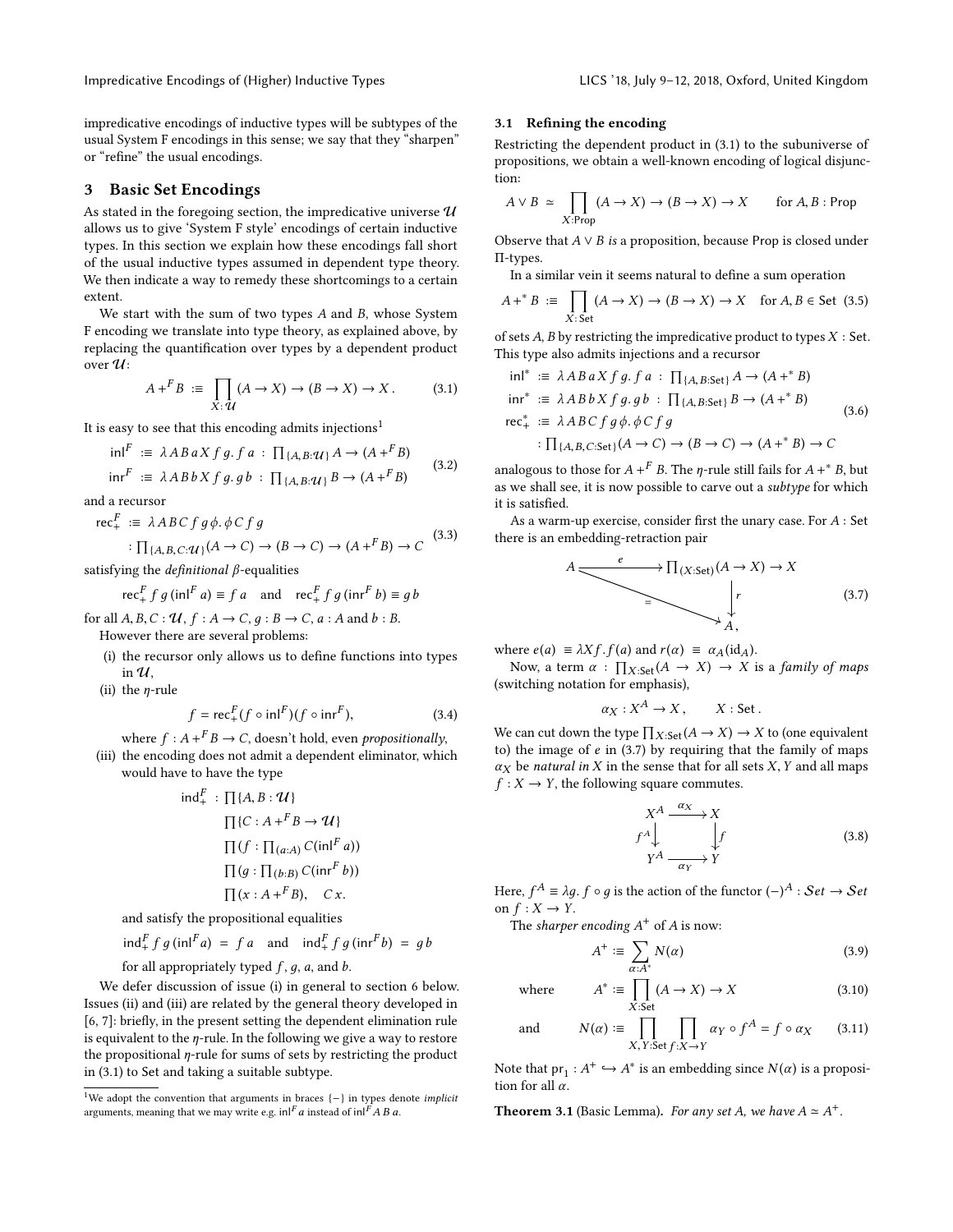*Proof.* First, we show that  $e : A \hookrightarrow A^*$  factors through  $A^+ \hookrightarrow A^*$ .<br>For  $e : A$  the family  $e(a) : A^*$  consists of the evaluations  $e(a) \vee e$ . For  $a : A$ , the family  $e(a) : A^*$  consists of the evaluations  $e(a)_X : A^* \to Y$  where  $a \mapsto a(a)$  if  $f : Y \to Y$  then indeed  $A^X \to X$ , where  $g \mapsto g(a)$ . If  $f : X \to Y$ , then indeed

$$
(e(a)_Y \circ f^A)(g) = e(a)_Y(f^A)(g)) = e(a)_Y(f \circ g)
$$
  
=  $f(g(a)) = f(e(a)_X(g)) = (f \circ a_X)(g)$ .

Now let  $\alpha$  :  $A^*$  be natural in the sense expressed in [\(3.9\)](#page-2-7), and define  $a_0 := r(\alpha) \equiv \alpha_A(1_A) : A$ . We claim that  $\alpha = e(a_0)$ , which suffices since  $A^*$  is a set. Indeed, take any X and  $g: X \to A$ , then we have

$$
e(a_0)_X(g) = g(a_0) = g(\alpha_A(1_A)) = \alpha_X(g^A(1_A)) = \alpha_X(g),
$$
  
using the naturality of  $\alpha$  in the third step.

Remark 3.2. The categorically minded reader will recognize that the previous theorem is an instance of the Yoneda lemma. Indeed, [\(3.9\)](#page-2-7) is the type of all natural transformations from the (covariant) representable functor  $(-)^A$  to the identity functor  $I : Set \rightarrow Set$ ,<br>so by Yoneda we indeed have so by Yoneda we indeed have

$$
\mathrm{Nat}((-)^A, I) \simeq I(A) \simeq A.
$$

But since we do not require this level of generality here, we will not develop the required details.

Taking inspiration from the previous theorem, we return to the preliminary encoding  $A +^* B$  from [\(3.5\)](#page-2-8), and in order to recover the  $\eta$ -rule define a subtype  $A + B \hookrightarrow A +^* B$  by imposing a suitable<br>naturality condition naturality condition.

We start with the observation that if we already had such a type  $A + B$ , then  $(A + B)^*$  would be equivalent to  $(A + B)^*$ :

$$
(A + B)^* \equiv \prod_{X:\text{Set}} ((A + B) \to X) \to X
$$
  
\n
$$
\simeq \prod_{X:\text{Set}} (A \to X) \times (B \to X) \to X
$$
  
\n
$$
\simeq \prod_{X:\text{Set}} (A \to X) \to (B \to X) \to X \equiv A +^* B
$$
  
\n(3.12)

X:Set Now by transporting the naturality condition of the lemma along the equivalence, we can define  $A + B$  as a subtype of  $A +^* B$ , where the defining condition can again be read as a naturality property, but now one that does not assume the existence of  $A+B$ . Specifically, we define

<span id="page-3-0"></span>
$$
A + B := \sum_{\alpha:A^{+^*}B} N(\alpha) \quad \text{where}
$$
  

$$
N(\alpha) := \prod_{X,Y:\text{Set } f:X \to Y} \prod_{h:A \to X} f(\alpha_X hk) = \alpha_Y(f \circ h)(f \circ k).
$$
  
(3.13)

If we substitute  $(\text{inl}^* a)$  or  $(\text{inr}^* b)$  for  $\alpha$  in  $N(\alpha)$ , the two sides of the identity type become definitionally equal whence we can refine the identity type become definitionally equal, whence we can refine the injections defined in [\(3.2\)](#page-2-9) to get the following.

$$
\text{inl}: \prod_{\{A, B: \text{Set}\}} A \to A + B \quad \text{inr}: \prod_{\{A, B: \text{Set}\}} B \to A + B
$$
\n
$$
\text{inl } a \coloneqq (\text{inl}^* a, \lambda XYfhk.\text{refl}) \quad \text{inr } b \coloneqq (\text{inr}^* b, \lambda XYfhk.\text{refl})
$$

The recursor [\(3.3\)](#page-2-10) gets replaced by

rec<sub>+</sub> : 
$$
\prod_{\{A,B,C:\text{Set}\}} (A \to C) \to (B \to C) \to A + B \to C
$$
  
rec<sub>+</sub> :=  $\lambda ABC f g \xi$ . (pr<sub>1</sub>  $\xi$ )<sub>C</sub>  $f g$ 

With these definitions we can now prove the following.

Theorem 3.3. For all sets A and B, the encoding [\(3.13\)](#page-3-0) of the sum  $A + B$ , along with the structure inl, inr, and rec<sub>+</sub> just defined, satisfy (i) the definitional  $\beta$ -rules

$$
\operatorname{rec}_{+} f g (\operatorname{in} a) \equiv f a \quad \text{and} \quad \operatorname{rec}_{+} f g (\operatorname{in} r b) \equiv g b
$$

for all  $C : Set, f : A \rightarrow C, g : B \rightarrow C, a : A, b : B$ ,

(ii) the propositional  $\eta$ -rule

$$
\mathsf{rec}_{+}(f \circ \mathsf{inl})(f \circ \mathsf{inr}) = f
$$

for all 
$$
C
$$
: Set and  $f : A + B \rightarrow C$ .

*Proof.* The  $\beta$  rules follow mechanically by unfolding definitions. For the  $\eta$  rule, we first prove a special case, namely

<span id="page-3-1"></span>
$$
\text{rec}_{+} \text{ inl inr} = \text{id}_{A+B} : A + B \to A + B. \tag{3.14}
$$

By function extensionality and  $\Sigma$ -induction it is sufficient to show that  $\alpha_{A+B}$  in linr =  $(\alpha, p)$  for all  $\alpha : A + B$  and  $p : N(\alpha)$ . Since  $A + B \hookrightarrow A + B$  is an embedding this reduces to pr  $(\alpha, p)$  in link  $A + B \hookrightarrow A + ^*B$  is an embedding, this reduces to pr<sub>1</sub>( $\alpha_{A+B}$  inl inr) =  $\alpha$  and again by function extensionality this follows from  $\alpha$ , and again by function extensionality this follows from

$$
\text{pr}_1(\alpha_{A+B} \text{ inl inr})_X f g = \alpha_X f g
$$

for  $X : Set, f : A \rightarrow X$  and  $g : B \rightarrow X$ . This is shown by

$$
pr_1(\alpha_{A+B} \text{ inl inr})_X f g \equiv \text{rec}_{+} f g(\alpha_{A+B} \text{ inl inr})
$$
  
=  $\alpha_X (\text{rec}_{+} f g \circ \text{ inl}) (\text{rec}_{+} f g \circ \text{ inr})$   
=  $\alpha_X f g$ ,

where the second equality is given by  $p(rec+f g)$  inl inr and the third one follows from  $\beta$  and function extensionality.

For the general case, let again  $\alpha : A +^* B$  and  $p : N(\alpha)$ . We have:

rec<sub>+</sub>(
$$
f \circ \text{inl}
$$
)( $f \circ \text{inr}$ )( $\alpha, p$ ) =  $\alpha_C(f \circ \text{inl})(f \circ \text{inr})$   
\n=  $f(\alpha_C(\text{inl})(\text{inr}))$  (by  $p$ )  
\n=  $f(\text{rec}_+$  inl inr( $\alpha, p$ ))  
\n=  $f(\alpha, p)$  (by (3.14)),

which proves the claim.  $\Box$ 

We emphasize that it is crucial to the proof that the encoding [\(3.13\)](#page-3-0) of  $A + B$  is itself a set, so that  $A + B$  is in the range of the variable  $X : Set$  – and of course, so that the sum of two sets is again a 0-type. This is ensured by the fact that the n-types are closed under  $\Sigma$ -,  $\Pi$ -, and identity-types, and of course, the impredicativity of  $U$ . In more detail, in [\(3.5\)](#page-2-8), the X ranges over sets, and thus the type  $(A \rightarrow X) \rightarrow (B \rightarrow X) \rightarrow X$  is a 0-types. But then by impredicativity of Set, the entire type  $A + B$  is a set. In  $N(\alpha)$ , the identity type is a proposition since it is over the type of functions identity type is a proposition, since it is over the type of functions  $(A \to X) \to (B \to X) \to Y$ , which is a 0-type. Thus  $N(\alpha)$  is itself a

Finally, as mentioned in Section [3,](#page-2-0) the induction principle below follows from recursion together with the uniqueness of the recursor (the  $\eta$ -rule) [\[6,](#page-9-10) [7\]](#page-9-11):

$$
\text{ind}_{+} : \prod\{A, B : \text{Set}\}\
$$

$$
\prod\{C : A + B \to \text{Set}\}\
$$

$$
\prod\{f : \prod_{(a:A)} C(\text{inl } a)\}\
$$

$$
\prod(g : \prod_{(b:B)} C(\text{inr } b))\]
$$

$$
\prod(x : A + B), \quad C x,
$$

with propositional equalities

proposition, whence  $A + B$  is a set.

$$
\text{ind}_{+} f g(\text{inl } a) = f a \quad \text{and} \quad \text{ind}_{+} f g(\text{inr } b) = g b
$$
\n
$$
\text{for all appropriately typed } f, g, a, \text{and } b.
$$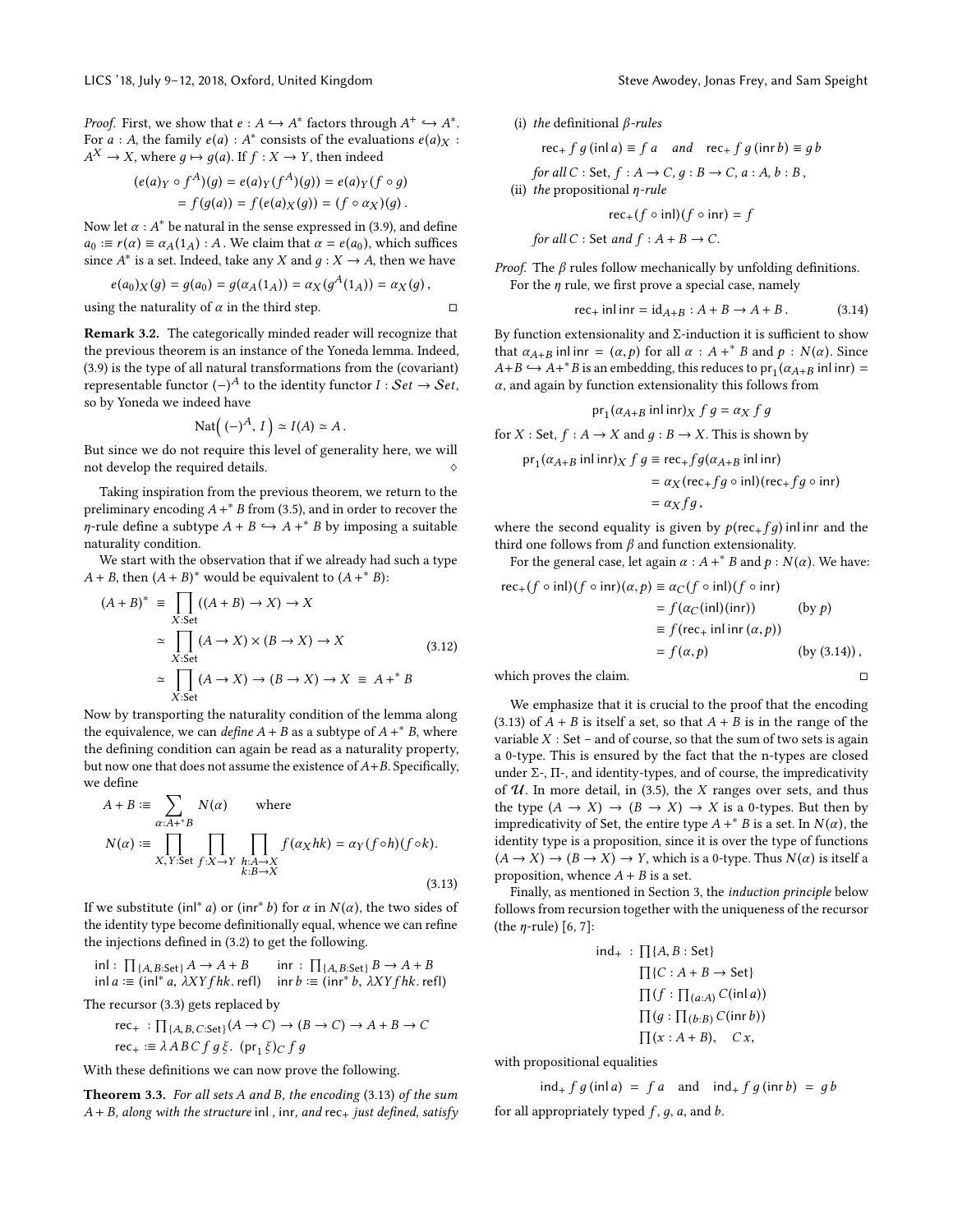Having done the unary and binary case of sums of sets, we might as well do the nullary one, too. The System F style encoding of the empty type 0 in  $U$ , given by

$$
0 \ \coloneqq \ \prod_{(X:\mathcal{U})} X \,,
$$

admits a recursor

$$
\operatorname{rec}_0 := \lambda Xc. c_X : \prod_{\{X : \mathcal{U}\}} 0 \to X,
$$

and it turns out that in this case we don't need any refinement, since we can already derive that  $0$  is a proposition and that  $rec<sub>0</sub>$ satisfies an  $\eta$  equality – indeed, we have

$$
\lambda c d. c (c = d) : \prod_{c, d: 0} (c = d) \equiv \text{isProp}(\mathbf{0}),
$$

and the eliminator  $rec_0$  is unique, by

$$
funext(\lambda c. c(c_X = fc)) : rec_0 X = f
$$

for any  $X : \mathcal{U}$  and  $f : \mathbf{0} \to X$ .

Other non-recursive 0-types Unlike 0, the terminal set 1 does not have the System F form  $1_F := \prod_{X} : \mathcal{U} \times \rightarrow X$  (uniqueness of the mans  $X \rightarrow 1_F$  fails) but instead can be encoded as a (-1)-type the maps  $X \rightarrow 1_F$  fails), but instead can be encoded as a (-1)-type via the familiar

<span id="page-4-2"></span>
$$
1 := \prod_{p:\text{Prop}} p \to p. \tag{3.15}
$$

p:Prop $p$  . Then the terminal for all  $X:\mathcal{U}.$  (Another possibility would be to define 1 by quantifying over Set and adding a naturality condition, but in this case it is sufficient to quantify over Prop since 1 itself is a proposition).

The method of adding a naturality condition can be used to encode the set-truncation  $||A||_0$  of an arbitrary type A. Indeed, we can simply take

<span id="page-4-3"></span>
$$
\|A\|_{0} := \sum_{\alpha:A^{*}} \prod_{X,Y:\text{Set }f:X\to Y} \alpha_{Y} \circ f^{A} = f \circ \alpha_{X},
$$
  
where  $A^{*} := \prod_{X:\text{Set}} (A \to X) \to X,$  (3.16)

 $X:$ Set<br>as in the Basic Lemma [3.1,](#page-2-11) since  $A^*$  is a set even when  $A$  is not one.

Observe how this generalizes the well-known [\[4,](#page-9-14) [19\]](#page-9-15) [\[40,](#page-9-13) Exercise 3.15] propositional truncation of a type A,

$$
||A|| = \prod_{X:\text{Prop}} (A \to X) \to X.
$$

We only mention that it is also possible to give correct impredicative encodings of set-quotients [\[40,](#page-9-13) 6.10], as well as general coequalizers of sets, by related methods.

## <span id="page-4-0"></span>4 General inductive sets

While sums and truncations are viewed as inductive types in modern terminology, the classical idea of an inductive type involves generation from constants by repeated application of constructors. A well understood class of inductive types in type theory and category theory are W-types [\[26,](#page-9-16) pg. 43], which are generated from a family of constructors of specified – possibly infinite – arities.

Inductive types of this kind with only finitely many constructors, each of finite arity, can be encoded in System F [\[18,](#page-9-3) Section 11.5], and translating these encodings into type theory by quantifying over the impredicative universe Set leads again to types which admit the correct constructors and recursors but fail to satisfy the appropriate  $\eta$ -rules.

On the other hand, it is known from category theory that Wtypes can be understood as initial algebras of so called polynomial functors [\[15,](#page-9-17) [27\]](#page-9-18). In the following we show how a categorical construction of initial algebras relying on the impredicativity of Set gives rise to subtypes of the System F style encodings satisfying η. We elaborate this idea using as running example the inductive type of natural numbers, but the method is easily seen to generalize.

## 4.1 Initial algebras of endofunctors

As pointed out in Section [2,](#page-1-0) the precategory Set is complete in the very strong sense that it has all equalizers (constructed using Σ- and identity-types) as well as products of families of objects indexed by arbitrary types. It is an old observation by Hyland [\[22,](#page-9-19) Section 3.1] that this implies the existence of initial algebras for arbitrary endofunctors, at least in the related semantical setting of certain kinds of internal categories. In the following we give explicit type-theoretic descriptions of the required limits and initial algebras by unwinding the categorical definitions.

First, observe that limits over arbitrary (pre)category-indexed diagrams can be expressed using products and equalizers, as usual. Specifically, let  $\mathbb J$  be a precategory: an arbitrary type of objects  $\mathbb J_0$ and a family of sets of arrows hom :  $\mathbb{J}_0 \times \mathbb{J}_0 \to$  Set, equipped with the usual composition and unit structure, and satisfying the usual equations on these, which are *propositional*, because the  $hom(i, j)$ are sets for all  $i, j : \mathbb{J}_0$ . A J-indexed 'diagram' is just a functor  $D : \mathbb{J} \to \mathcal{S}et$ , which can also be defined as usual, since the values  $D_i$  are all sets. The limit of  $D$  is the equalizer of the two maps

$$
p, q : \prod_{i:J_0} D_i \implies \prod_{(i,j:J_0)} \prod_{(u:\text{hom}(i,j))} D_j
$$
  
 
$$
p \phi \text{ if } u := D(u)(\phi_i)
$$
  
 
$$
q \phi \text{ if } u := \phi_j,
$$

which is given explicitly by the type

<span id="page-4-1"></span>
$$
\lim_{\substack{i \ i}} D_i := \sum_{(\phi:D^*)} \prod_{(i,j:\bar{J}_0)} \prod_{(u:\text{hom}(i,j))} D_u(\phi_i) = \phi_j,
$$
\n
$$
\text{where } D^* := \prod_{i:\bar{J}_0} D_i,
$$
\n(4.1)

together with projections

$$
\pi_j \, := \, \lambda \xi. \, (\mathrm{pr}_1 \xi)_j \, : \, \varprojlim_i D_i \to D_j \quad \text{for } j : \mathbb{J}_0.
$$

Crucially for proving the *η* rule in Section [4.2,](#page-5-0) observe that  $\lim_{t \to 0} D_t$ <br>is a set, since all the *D*<sub>i</sub> are sets. Set is impredicative, and  $\lim_{t \to 0} D_t$  is is a set, since all the  $D_i$  are sets, Set is impredicative, and  $\varprojlim_i D_i$  is therefore a sum of a family of propositions over a set. therefore a sum of a family of propositions over a set.

Now recall that, given an endofunctor  $F : Set \rightarrow Set$ , the category F-Alg of F-algebras has as objects pairs  $(X : Set, \alpha :$  $FX \rightarrow X$ ), and as morphisms from  $(X, \alpha)$  to  $(Y, \beta)$  the functions  $f: X \to Y$  satisfying  $f \circ \alpha = \beta \circ Ff$ . Thus, type-theoretically, we have the precategory:

$$
(F\text{-Alg})_0 := \sum_{X:\text{Set}} FX \to X,
$$
  
hom $\left((X,\alpha),(Y,\beta)\right) := \sum_{f:X\to Y} f\circ\alpha = \beta\circ Ff.$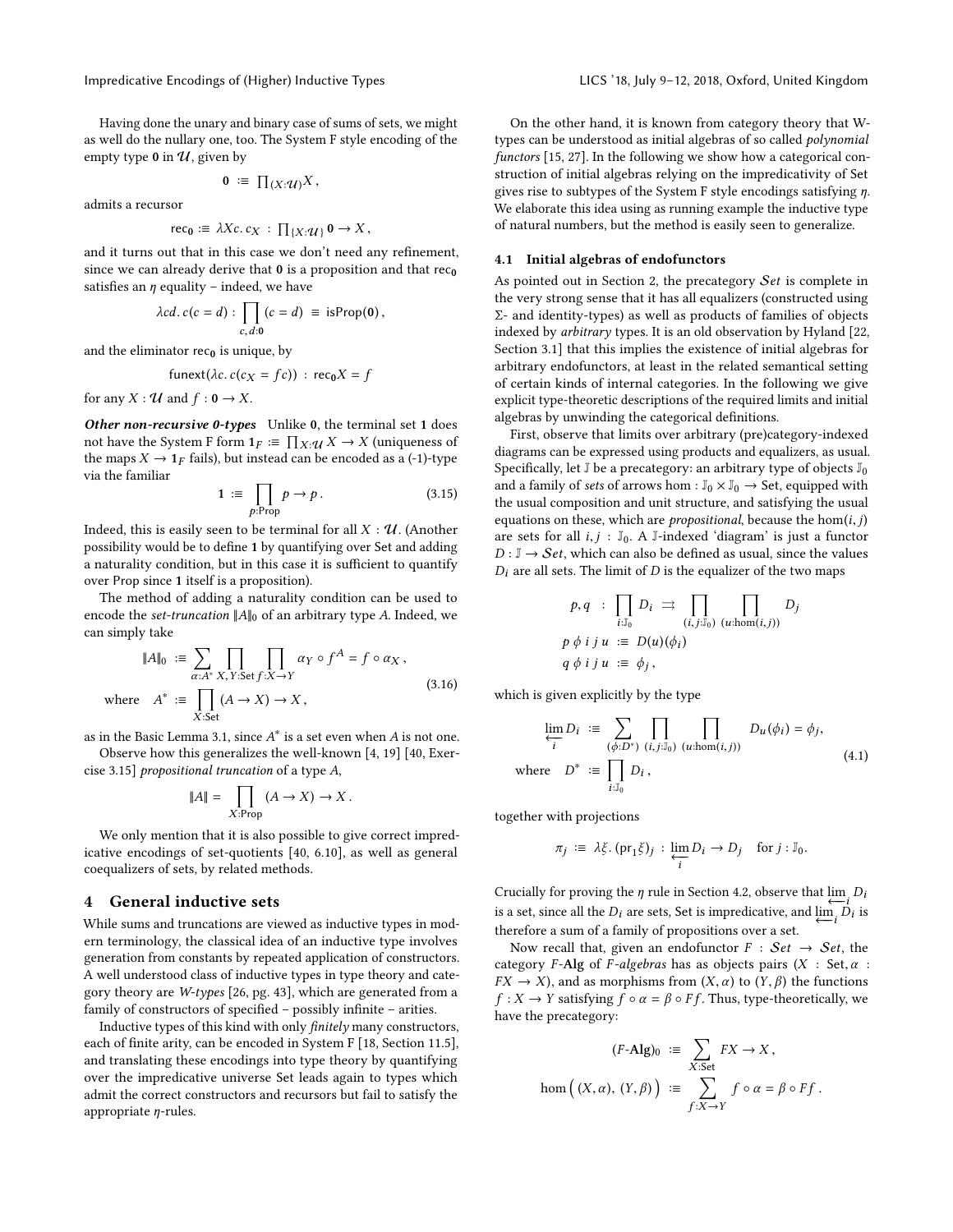The forgetful functor  $U : F$ -Alg  $\rightarrow$  Set is just the first projection, that is:

$$
U(X, \alpha) := X \quad \text{for} \quad (X, \alpha) : (F-\text{Alg})_0,
$$
  

$$
U(f, p) := f \quad \text{for} \quad (f, p) : \text{hom}((X, \alpha), (Y, \beta))
$$

It is well-known, and easy to prove, that the precategory  $F$ -Alg inherits arbitrary limits from  $Set$ , and these can be computed pointwise. Thus  $F$ -Alg has an initial object, which is just the limit of the identity functor. Since limits in  $F$ -Alg are computed pointwise, they are preserved by  $U$ , which means that the initial algebra  $(I, i : FI \rightarrow I)$  has as its underlying set I the limit of the functor  $U : F\text{-}Alg \to Set$ , which using [\(4.1\)](#page-4-1) we can write explicitly as

$$
I := \sum_{\phi:U^*} \mathsf{Lim}(\phi) \tag{4.2}
$$

where 
$$
U^* := \prod_{A:F\text{-Alg}} UA
$$
,  
and  $\text{Lim}(\phi) := \prod_{(A,B:F\text{-Alg})} \prod_{(f,p): \text{hom}(A,B)} f(\phi_A) = \phi_B$ .

Summarizing the foregoing discussion, we have the following.

<span id="page-5-2"></span>**Theorem 4.1.** For any functor  $F : Set \rightarrow Set$ , the category F-Alg of F -algebras has an initial object

$$
i:FI\to I,
$$

where:

- (i) the set I is given by the type  $(4.2)$  and is the limit of the forgetful functor  $U$  : F-Alg  $\rightarrow$  Set, and
- (ii) the map  $i : FI \rightarrow I$  is given by

$$
i(x) := (\lambda A. (\mathrm{pr}_2 A)(F(\pi_A)x), q(x)),
$$

where q : Lim( $\lambda A$ . (pr<sub>2</sub>A)( $F(\pi_A)$ ) is constructed from functoriality of F and naturality of the limit cone. riality of  $F$  and naturality of the limit cone.

We emphasize that the foregoing theorem is not merely semantically true in a certain model, but is provable in our system of type theory. In the following we use this construction of initial algebras to obtain an encoding of the type of natural numbers which refines the System F encoding.

## <span id="page-5-0"></span>4.2 Natural numbers

The inductive type  $\mathbb N$  of natural numbers is generated by the constructors

$$
0:\mathbb{N} \qquad \qquad \text{succ}:\mathbb{N}\to\mathbb{N}.
$$

 $0 : \mathbb{N} \longrightarrow \mathbb{N}.$  From this specification we can derive the set-level System F style encoding

<span id="page-5-4"></span>
$$
\mathbb{N}^* \ \coloneqq \ \prod_{(X:\mathsf{Set})} (X \to X) \to X \to X \tag{4.3}
$$

admitting constructors

$$
0^* := \lambda X h x. x : \mathbb{N}^*
$$
  
succ<sup>\*</sup> :=  $\lambda n X h x. h (n X h x) : \mathbb{N}^* \to \mathbb{N}^*$ 

and a recursor

$$
\operatorname{rec}_{\mathbb{N}}^* := \lambda X h x n. n X h x : \prod_{(X:\operatorname{Set})} (X \to X) \to X \to \mathbb{N}^* \to X.
$$

These satisfy the  $\beta$ -rules

$$
\operatorname{rec}_{\mathbb{N}}^* h x 0^* \equiv x \quad \text{and} \quad \operatorname{rec}_{\mathbb{N}}^* h x (\operatorname{succ}^* n) \equiv h(\operatorname{rec}_{\mathbb{N}}^* h x)
$$

for *X* : Set,  $h: X \rightarrow X$  and  $x: X$ , but not the *n*-rule, which states that rec<sub>N</sub><sup>h</sup> x is uniquely determined in the sense that

$$
(f(0^*) = x \land f \circ \text{succ}^* = h \circ f) \rightarrow (f = \text{rec}_{\mathbb{N}}^* hx)
$$

for all  $f : \mathbb{N}^* \to X$  (and writing  $\wedge$  in place of  $\times$  for propositions).

On the other hand, N can be categorically characterized as the initial algebra of the functor functor  $T : Set \rightarrow Set$  given by

$$
T(X) := X + 1,
$$
  
\n
$$
T(f) := \text{rec}_{+} (\text{inl} \circ f) \text{ inr} \quad \text{for } f : X \to Y.
$$
\n(4.4)

Here 1 is the unit type from [\(3.15\)](#page-4-2).

Instantiating the type in Theorem [4.1](#page-5-2) we get the type

$$
\Sigma(\phi:\Pi_{(A:\Sigma(X:\mathsf{Set})}X^{+1\to X)}\operatorname{pr}_1A)\operatorname{\mathsf{Lim}}(\phi)
$$

<span id="page-5-1"></span>for the underlying set of the initial algebra, and it turns out that the index type of the sum is equivalent to  $\mathbb{N}^*$ :

$$
\prod_{A:\sum_{X:\text{Set}} X + 1 \to X} \text{pr}_1 A \simeq \prod_{X:\text{Set}} (X + 1 \to X) \to X
$$

$$
\simeq \prod_{X:\text{Set}} (X \to X) \times X \to X
$$

$$
\simeq \mathbb{N}^*
$$

We compose the predicate Lim with this equivalence to get a description of the initial algebra directly as a subtype Lim′ of the System F encoding:

$$
\mathbb{N} := \sum_{(v:\mathbb{N}^*)} \mathsf{Lim}'(v) \quad \text{with}
$$
\n
$$
\mathsf{Lim}'(v) := \prod_{\substack{X:\mathsf{Set} \ x:X}} \prod_{\substack{x:X \to X \\ Y:\mathsf{Set} \ y:Y}} \prod_{\substack{k:X \to X \\ k:Y \to Y}} (f(x) = y \land f \circ h = k \circ f) \quad (4.5)
$$

Observe that the triples  $(X, h, x)$  and  $(Y, k, y)$  in the definition of Lim'(v) can be coerced into T-algebras  $(X, rec+h(\lambda z, x))$  and  $(Y, rec, k(\lambda z, y))$ . Leaving this coercion implicit (as we shall do (Y, rec<sub>+</sub>k ( $\lambda z$ , y)). Leaving this coercion implicit (as we shall do from now on),  $\lim'(v)$  can be read as saying that we have

<span id="page-5-3"></span>
$$
f(v_X h x) = v_Y k y
$$

for every T -algebra morphism

$$
f:(X,h,x)\to (Y,k,y).
$$

It is easy to see that the predicate Lim′ satisfies

$$
\operatorname{Lim}'(0^*) \quad \text{and} \quad \prod_{(\nu:\mathbb{N}^*)} \operatorname{Lim}'(\nu) \to \operatorname{Lim}'(\operatorname{succ}^*\nu),
$$

whence the System F constructors 0<sup>\*</sup> and succ<sup>\*</sup> can be restricted to operations

$$
0: \mathbb{N} \quad \text{and} \quad succ: \mathbb{N} \to \mathbb{N}
$$

about which it is sufficient to know that they behave like  $0^*$  and succ<sup>\*</sup> on the first components of dependent pairs. The recursor rec<sub>N</sub><sup>\*</sup> also restricts to N in a straightforward manner

$$
\operatorname{rec}_{\mathbb{N}} := \lambda X h x n. \operatorname{pr}_1(n) X h x
$$

$$
:\prod_{\{X:\mathsf{Set}\}}(X\to X)\to X\to\mathbb{N}\to X,
$$

and we have the following theorem.

**Theorem 4.2.** The encodings of  $\mathbb{N}$ , 0, and succ given above satisfy (i) definitional  $\beta$ -rules saying that

$$
rec_{\mathbb{N}} h x 0 \equiv x \quad and \quad rec_{\mathbb{N}} h x (succ n) \equiv h (rec_{\mathbb{N}} h x)
$$
  
for all X : Set, x : X, h : X \rightarrow X and n : \mathbb{N}, and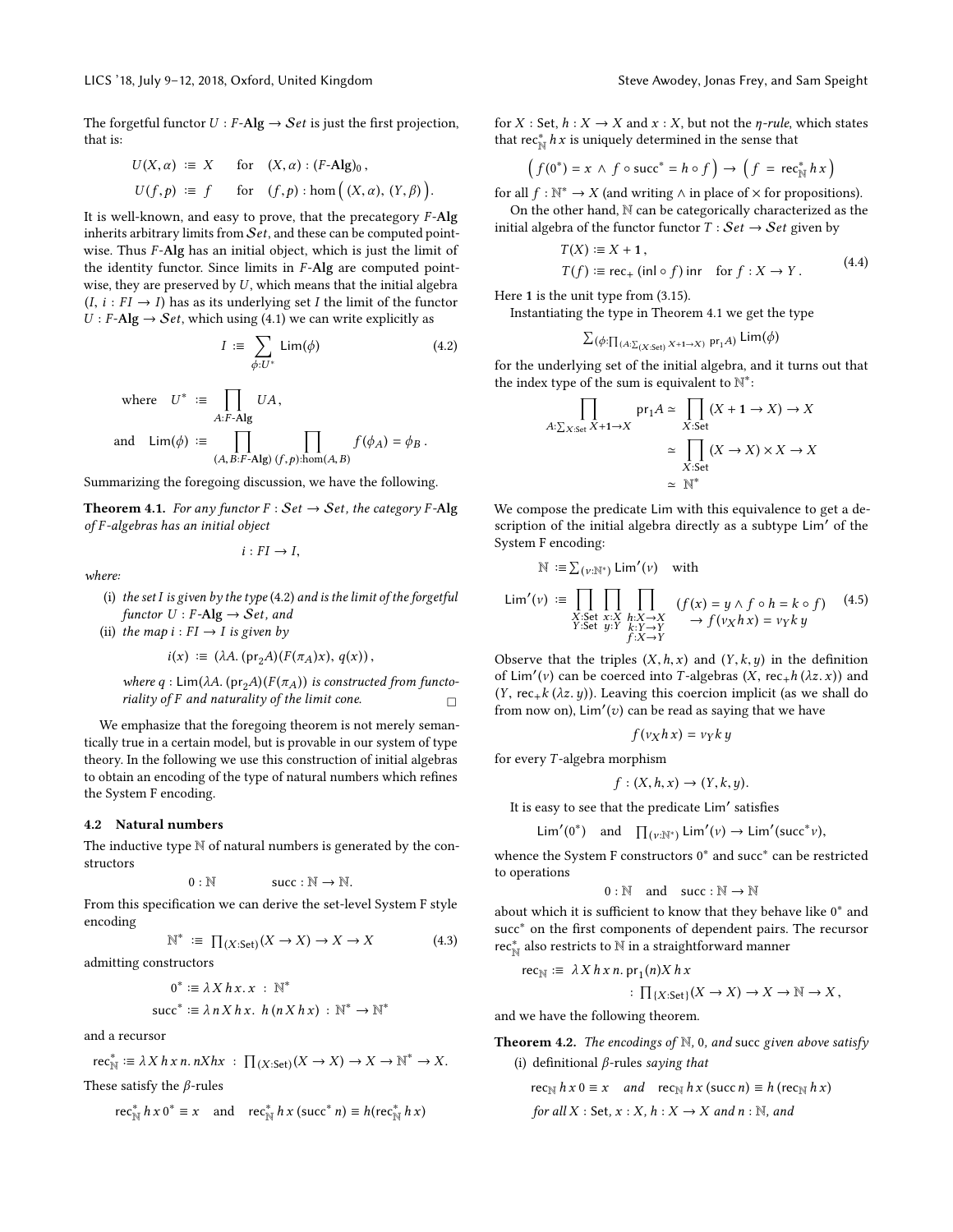(ii) a propositional  $\eta$ -rule which states that

$$
(f(0) = x \land f \circ \text{succ} = h \circ f) \rightarrow f = \text{rec}_{\mathbb{N}} hx
$$
  
for all X : Set, x : X, h : X \rightarrow X and f : \mathbb{N} \rightarrow X.

Proof. The first claim is straightforward.

For the second claim we first show that

<span id="page-6-1"></span>
$$
\text{rec}_{\mathbb{N}}\text{ succ }0=\text{id}_{\mathbb{N}}.\tag{4.6}
$$

By function extensionality and  $\Sigma$ -induction it is enough to show that  $n \in \mathbb{N}$  succ  $0 = (n, p)$  for all  $n \in \mathbb{N}^*$  and  $p \in \text{Lim}'(n)$ . Since  $\mathbb{N}^*$  →  $\mathbb{N}$  is an embedding this reduces to pr<sub>1</sub>(*n* Nsucc 0) = *n*, and the function extensionality again it suffices to show that by function extensionality again it suffices to show that

$$
pr_1(n_N \text{ succ } 0)_X f x = n_X f x
$$

for all X : Set,  $f : X \to X$  and  $x : X$ . Since rec<sub>N</sub>  $f x : \mathbb{N} \to X$ is a morphism of T-algebras  $(N,succ, 0) \rightarrow (X, f, x)$ , p gives an equality between the right hand side and rec<sub>N</sub>  $f x (n_N$  succ 0) (see remark after [\(4.5\)](#page-5-3)), which in turn is definitionally equal to the left hand side.

Now let  $X : Set, x : X, h : X \rightarrow X$  and  $f : \mathbb{N} \rightarrow X$  such that  $f(0) = x$  and  $f \circ$  succ =  $h \circ f$ . Given  $n : \mathbb{N}$  we argue

$$
fn = f(\text{rec}_{N} \text{ succ } 0 n) \qquad \text{(by (4.6))}
$$
\n
$$
\equiv f(\text{pr}_{1}(n)_{N} \text{ succ } 0)
$$
\n
$$
= \text{pr}_{1}(n)_{X} h_{X} \qquad \text{(since } f \text{ is a } T\text{-algebra morphism} \text{ from } (N, \text{succ}, 0) \text{ to } (X, h, x))
$$
\n
$$
\equiv \text{rec}_{N} h_{X} n,
$$

which by function extensionality proves the claim.  $\Box$ 

Apart from the distinction of definitional and propositional equality, the preceding theorem says precisely that the  $F$ -algebra ( $\mathbb N$ , succ, 0) is initial in T-Alg, where for any T-algebra ( $C, f, c$ ) the function underlying unique mediating morphism

$$
(\mathbb{N},\mathsf{succ},0)\to (C,f,c)
$$

is given by  $rec_{\mathbb{N}} f c$ . We reiterate that this assertion is to be understood as a statement in type theory (as in [\[6,](#page-9-10) [7\]](#page-9-11)), in particular the uniqueness of the mediating morphism is up to propositional equality.

As before, the *induction principle* for N follows from recursion together with the  $\eta$ -rule (by *ibid.*).

#### 4.3 Consequences of the existence of initial algebras

We note that the sets in this impredicative system are necessarily quite non-classical – as has been observed in related systems by several previous authors [\[17,](#page-9-1) [22,](#page-9-19) [29,](#page-9-20) [32\]](#page-9-21).

Corollary 4.3. The initial algebra theorem [4.1](#page-5-2) implies the following facts about the category Set:

(i) Every endofunctor  $F : Set \rightarrow Set$  has a (least) fixed point,

$$
F(X) \cong X.
$$

(By Lambek's lemma.)

- (ii) There is no (covariant) powerset functor  $P : Set \rightarrow Set$ . (Otherwise we would have  $P(X) \cong X$  for some set X.)
- (iii) The law of excluded middle fails for sets. (Otherwise we would have  $P(X) = 2^X$ .)

Other 0-types We also remark that, using Theorem [4.1,](#page-5-2) one can encode initial algebras for other *polynomial* endofunctors on Set in just the same way, and thus obtain all (set-level) W-types (see [\[6,](#page-9-10) [7\]](#page-9-11)). It follows that the internal category Set of sets is a (complete!) predicative topos in roughly the sense of [\[41\]](#page-9-22), i.e. an LCC pretopos with W-types.

# <span id="page-6-0"></span>5 Some 1-Types

The foregoing development of impredicative encodings of inductive sets is satisfactory as such, but in the full system of HoTT one also has higher n-types, and for these there are corresponding notions of inductive type, known as higher inductive types (HITs). Examples include some basic spaces such as the spheres  $\mathcal{S}^n$ , homotopy colimits, *n*-truncations  $||X||_n$ , and many others; see [\[40,](#page-9-13) ch. 6].<sup>[2](#page-6-2)</sup>

In this section, we give an example of an impredicative encoding of a basic "1-HIT", namely the 1-sphere  $S^1$  [\[24\]](#page-9-23). We give fewer details of the (more intricate) proofs, but provide enough specifics to hopefully give the reader a sense of what is involved in such higher encodings.

The 1-sphere  $S^1$  is defined as a HIT by the constructors

base : 
$$
S^1
$$
 (5.1)  
loop : base = base.

Its dependent eliminator, given in [\[40,](#page-9-13) 6.4], can be derived from its recursor

$$
\text{rec}_{S^1}: \prod_{X:\text{Type}_1} \prod_{x:X} (x = x) \to S^1 \to X, \tag{5.2}
$$

together with the β-rules

$$
\text{rec}_{S^1} \text{base} \equiv x, \n\text{rec}_{S^1}(\text{loop}) = p, \tag{5.3}
$$

for X : Type<sub>1</sub>,  $x : X$  and  $p : x = x$ , and a propositional  $\eta$ -rule stating the uniqueness of the recursor (see [\[35\]](#page-9-24)).

We begin with the following encoding (originally proposed by Mike Shulman [\[34\]](#page-9-25)), which is suggested by the previous 'System F style' ones.

<span id="page-6-3"></span>
$$
S_F^1 = \prod_{X:\mathcal{U}} \prod_{x:X} (x = x) \to X. \tag{5.4}
$$

This has the same problem as the System F encoding of  $\mathbb N$  [\(4.3\)](#page-5-4), however: no uniqueness for the recursor, and so no induction principle. We will remedy this in the same way as before, now restricting the  $\prod_X$  to 1-types, and then adding naturality and a higher "coherence<br>condition" reflecting the fact that  $S^1$  is a 1-type rather than a set condition", reflecting the fact that  $S^1$  is a 1-type rather than a set.

First, to see where [\(5.4\)](#page-6-3) came from, the universal property of the circle [\[40,](#page-9-13) Lemma 6.2.9] is given by the equivalence,

<span id="page-6-4"></span>
$$
(S^1 \to X) \simeq \sum_{x:X} x = x. \tag{5.5}
$$

That is to say, maps  $S^1 \to X$  correspond to "loops"  $x = x$  in X, with various basepoints  $x : X$ .

<span id="page-6-2"></span> ${}^{2}$ Strictly speaking, some Set-level inductive types, such as quotients, are also HITs, in that they involve primitive identity paths. Even the propositional truncation is a HIT in this sense.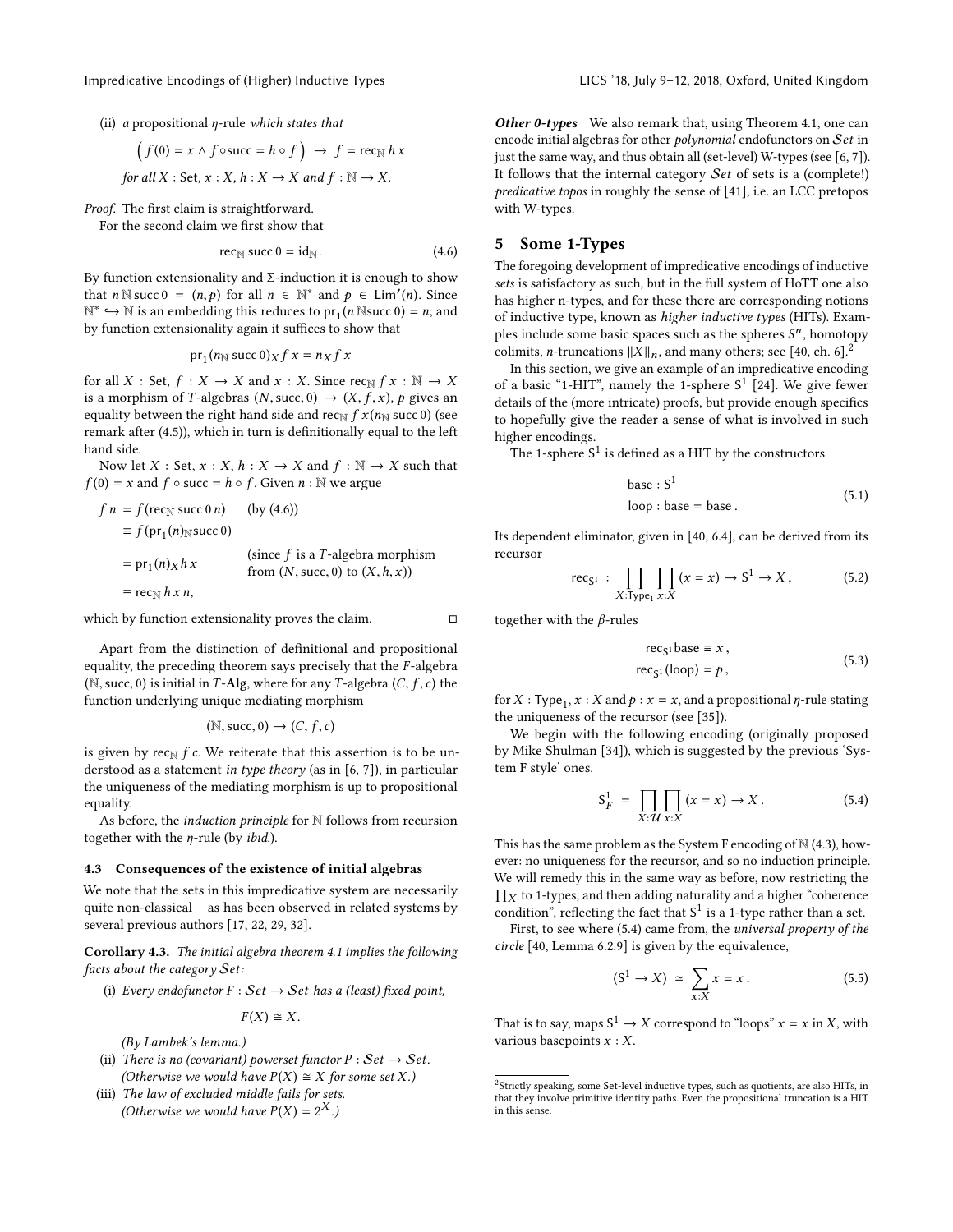Thus by the same reasoning as in the Basic Lemma, if we had S<sup>1</sup>, there would be an embedding,

$$
S^{1} \hookrightarrow \prod_{X:\text{Type}_{1}} (S^{1} \to X) \to X
$$
  
\n
$$
\simeq \prod_{X:\text{Type}_{1}} (\sum_{x:X} x = x) \to X \qquad \text{(by (5.5))}
$$
  
\n
$$
\simeq \prod_{X:\text{Type}_{1}} \prod_{x:X} (x = x) \to X.
$$

This gives us [\(5.4\)](#page-6-3) as a starting point, but we again need to refine the encoding to a suitable subtype.

Let us write

$$
\Omega(X) \ \coloneqq \ \sum_{x:X} x = x
$$

 $x:X$  for the (unbased) "loopspace functor", so that [\(5.4\)](#page-6-3) is essentially the type of "families of maps  $\Omega X \to X$ ". Let  $\alpha : \prod_{X : \text{Type}_1} \Omega X \to X$ <br>be such a family, and consider the following naturality square be such a family, and consider the following naturality square, corresponding to [\(3.8\)](#page-2-12)

$$
\begin{array}{ccc}\n\Omega X & \xrightarrow{\Omega f} & \Omega Y \\
\downarrow \alpha_X & \downarrow \alpha_Y & & \\
X & \xrightarrow{f} & Y,\n\end{array}
$$
\n(5.6)

where  $\Omega f$  is defined in the usual way as the action of f on identity paths in  $X$  [\[40,](#page-9-13) 2.2]. Since we now have a 1-type  $Y$  in the target, the naturality condition

$$
f \circ \alpha_X = \alpha_Y \circ \Omega f \tag{5.7}
$$

is not a proposition, but a set. We will add a "coherence condition" in order to cut it down further. Indeed, consider a naturality term

$$
\vartheta : \prod_{X,\,Y:\text{Type}_1 f:X\to Y} f\circ \alpha_X = \alpha_Y \circ \Omega f.
$$

Then for any  $f: X \to Y$  and  $q: Y \to Z$ , we have identifications

$$
\vartheta_f : f \circ \alpha_X = \alpha_Y \circ \Omega f,
$$
  

$$
\vartheta_g : g \circ \alpha_Y = \alpha_Z \circ \Omega g,
$$

depicted

$$
\begin{array}{ccc}\n\Omega X & \xrightarrow{\Omega f} & \Omega Y & \xrightarrow{\Omega g} & \Omega Z \\
\alpha_X & \xrightarrow{\partial} & \downarrow{\vee} & \vartheta_g & \downarrow{\alpha_Z} \\
X & \xrightarrow{f} & Y & \xrightarrow{g} & Z\n\end{array}
$$

as well as one

$$
\vartheta_{(g\circ f)}:(g\circ f)\circ \alpha_X\;=\;\alpha_Z\circ\Omega(g\circ f)\,.
$$

Informally, the coherence condition we seek is then

$$
\mathbf{G}_{(g \circ f)} = \partial_g \cdot \partial_f \mathbf{F}
$$

but of course, this does not type-check. Instead, we have the following "pasting scheme"



where  $\varphi_{f,q}$ :  $\Omega g \circ \Omega f = \Omega(g \circ f)$  is the provable composition law of the (pseudo-) functor Ω. This gives rise to the well-typed coherence condition,

<span id="page-7-0"></span>
$$
\vartheta_{(g \circ f)} = (\alpha_Z * \varphi_{f,g}) \cdot (\vartheta_g * \Omega f) \cdot (g * \vartheta_f), \tag{5.8}
$$

where  $q \cdot p$  is composition of the paths  $p, q$ , and  $f * p$  (resp.  $p * f$ ) is the "whiskering" of a map  $f$  and a path  $p$  (see [\[40,](#page-9-13) 2.1]).

Note that [\(5.8\)](#page-7-0) is indeed a proposition, because it is an identity between identities  $(g \circ f) \circ \alpha_X = \alpha_Z \circ \Omega(g \circ f)$  in the 1-type  $\Omega X \rightarrow Z$ .

There is also a unit coherence condition, which has the simple form

$$
\vartheta_{(1_X)} = \text{refl}_{\alpha_X}
$$

in the 1-type Ω*X* → *X* (taking into account the fact that "Ω pre-<br>serves ref!") serves refl").

Now for  $\alpha: \prod_{X: \text{Type}_1} \Omega X \to X$ , let us write

$$
\text{Nat}(\alpha) := \prod_{X, Y: \text{Type}_1 f: X \to Y} f \circ \alpha_X = \alpha_Y \circ \Omega f
$$

for the type of "naturality structures" on the family of maps  $\alpha$ , and for  $\vartheta$  : Nat( $\alpha$ ), let us write

$$
\text{Coh}(\vartheta) := \prod_{X,Y,Z:\text{Type}_1 f:X \to Y} \prod_{g:Y \to Z} \left( \vartheta_{(1_X)} = \text{refl}_{\alpha_X} \right)
$$

$$
\times \left( \vartheta_{(g \circ f)} = (\alpha_Z * \varphi_{f,g}) \cdot (\vartheta_g * \Omega f) \cdot (g * \vartheta_f) \right)
$$

for the type of "coherence conditions" on the natural transformation  $\vartheta$ .

The sharper encoding of  $S^1$  that we seek is then

<span id="page-7-1"></span>
$$
S^{1} := \sum_{\alpha: (S^{1})^{*}} \sum_{\vartheta: \mathrm{Nat}(\alpha)} \mathrm{Coh}(\vartheta)
$$
 (5.9)

where, as before,

$$
(S1)* := \prod_{X: Type_1 x:X} \prod_{x:X} (x = x) \to X
$$

$$
\simeq \prod_{X: Type_1 x:X} (\sum_{x:X} x = x) \to X
$$

$$
\equiv \prod_{X: Type_1} \Omega X \to X.
$$

The type [\(5.9\)](#page-7-1) can thus be understood as consisting of those natural transformations  $\Omega X \to X$  that are coherent (also called *pseudo*natural transformations).

The constructors base and loop can then be defined:

base\* := 
$$
\lambda Xx p. x
$$
  
\n
$$
\begin{aligned}\n&\vdots \prod_{X:\text{Type}_1 x:X} \prod(x = x) \to X \\
&\text{base} &\coloneqq (\text{base}^*, (\lambda XYf.\text{refl}, \lambda XYZfg. (\text{refl}, \text{refl}))) \\
&\coloneqq \sum_{\alpha:(S^1)^*} \sum_{\vartheta:\text{Nat}(\alpha)} \text{Coh}(\vartheta) \\
&\text{loop*} &\coloneqq \text{funext}(\lambda X x p. p) \\
&\therefore \text{base*} &\coloneqq \text{base*} \\
&\text{loop} &\coloneqq (\text{loop*}, (a, (b, c))) \\
&\therefore \text{base} &\coloneqq \text{base}. \n\end{aligned} \tag{5.10}
$$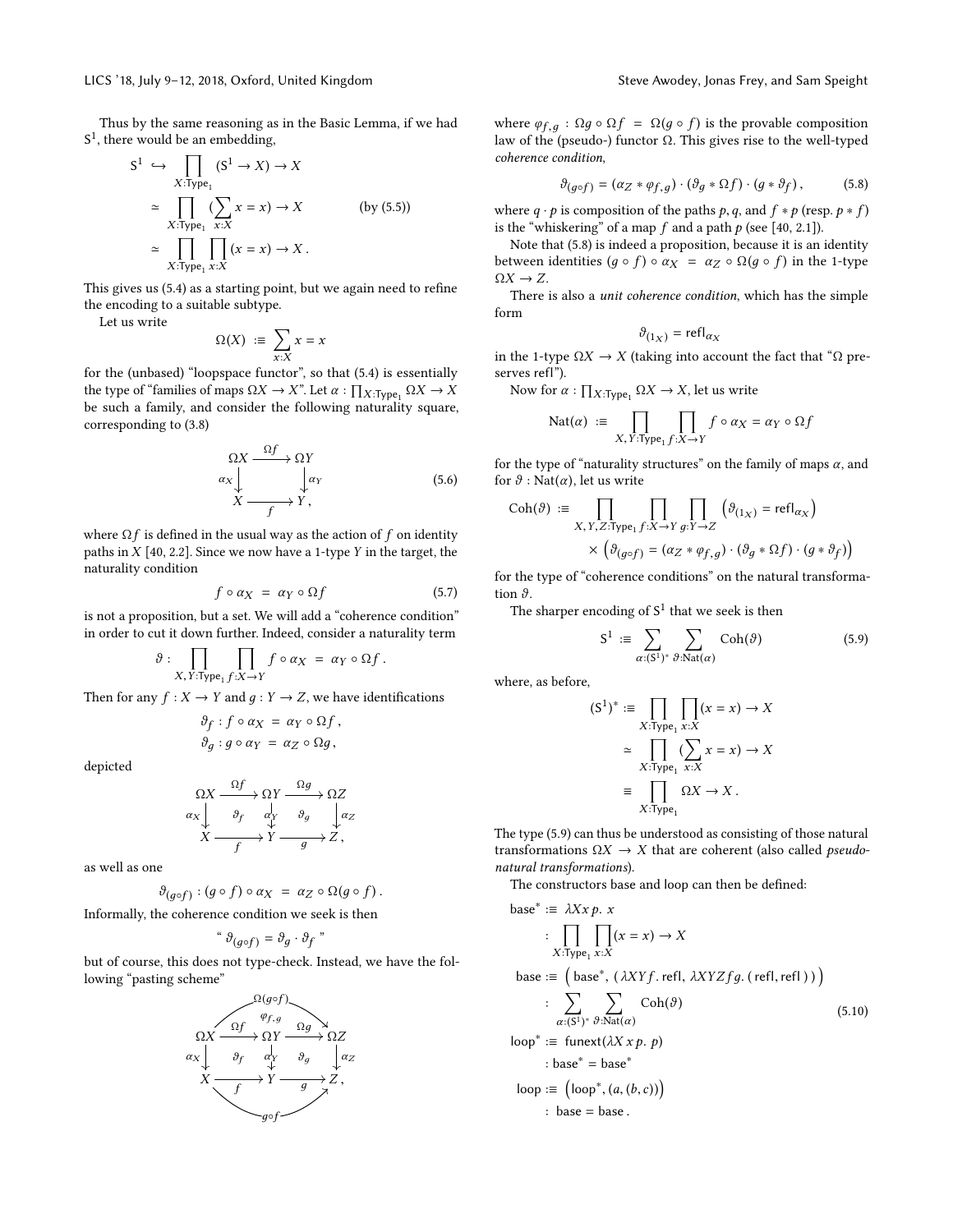where the subterms  $a, b, c$  in loop are certain canonical higher coherences, such as inv :  $\vartheta \cdot \vartheta^{-1}$  = refl, the details of which we omit. Finally, the recursor  $rec_{S^1}$  is given by:

$$
\text{rec}_{S^1} := \lambda \, Cz \, p \, \sigma. \, (\text{pr}_1 \, \text{pr}_1 \, \sigma)_C \, z \, p
$$
\n
$$
\vdots \prod_{C: \text{Type}_1 \, z: C} [z = z] \to S^1 \to C \tag{5.11}
$$

**Theorem 5.1.** The encoding [\(5.9\)](#page-7-1) of  $S^1$ , with the structure base and loop just given, satifies the rules for the corresponding higher inductive type, including the dependent elimination rule, with respect to (families of) 1-types.

For the proof, as in previous cases one shows first that the encoding implies the recursion rules for  $S^1$ , including the  $\eta$ -rule. Then, by the results in [\[35,](#page-9-24) [36\]](#page-9-26), it also admits dependent elimination.

Observe that our encoding can be motivated informally by a version of the Basic Lemma [3.1](#page-2-11) for 1-types (i.e. the Yoneda lemma for bicategories) as follows, where we write  $I$  for the identity functor on the (bi)category of 1-types, and pNat for the groupoid of pseudonatural transformations between pseudo-functors,

$$
S^{1} \equiv I(S^{1}) \simeq pNat((-)^{S^{1}}, I) \qquad \text{by Yoneda}
$$
  
\n
$$
\simeq pNat(\Omega, I) \qquad \text{by (5.5)}
$$
  
\n
$$
\equiv \sum_{\alpha:(S^{1})^{*}} \sum_{\vartheta:Mat(\alpha)} \text{Coh}(\vartheta).
$$

**Other 1-types** Similar methods can be used to give the 1-truncation  $||A||_1$  of a general type A, in the analogous form

$$
||A||_1 := \sum_{\alpha:A^*} \sum_{\vartheta:\text{Nat}(\alpha)} \text{Coh}(\vartheta) \tag{5.12}
$$

where, as in [\(3.16\)](#page-4-3),

 $\mathbf{1}$ 

$$
A^* := \prod_{X: \text{Type}_1} (A \to X) \to X.
$$

By analogy to the encoding of set quotients, we expect that one can also use the foregoing method to encode the groupoid quotient ([\[1\]](#page-9-27): "Rezk completion") BG of a (pre)groupoid G (cf. [\[35\]](#page-9-24) for a type theoretic description). In principle, one should also be able to encode some "higher W-types", specified by families  $x : A \vdash B(x)$  of 1-types  $B(x)$ , such as occur in the theory of combinatorial species [\[23\]](#page-9-28). But we have not investigated these possibilities.

## <span id="page-8-0"></span>6 Conclusion

Limitations The methods used here have certain limitations which we can now address. The first is the familiar (in type theory) issue of "large versus small elimination", i.e. elimination into types in higher universes. The encodings given here have elimination rules only with respect to types in the impredicative universe  $U$ . That said, we made little use of the higher universes  $\mathcal{U}_0$  :  $\mathcal{U}_1$  :  $\mathcal{U}_2$  : ... and could simply have omitted them (with some corresponding adjustments). The resulting system would be similar to the original Calculus of Constructions [\[10\]](#page-9-9), but with the addition of primitive identity-types. The issue of eliminating into  $U$  itself of course remains, as it does for the CoC.

Restricting the system to the subuniverse Set of 0-types – either by definitions as was done here, or by the addition of "extensionality" principles such as the uniqueness of identity proofs as in [\[2\]](#page-9-29) or even the reflection rule as in [\[14\]](#page-9-30) – seems to give a very satisfactory

type theory for sets, with quotient types, W-types, etc., within a framework with very few primitive operations.

In an intensional system admitting higher  $n$ -types, there is the interesting, and apparently new, question of whether encoded ntypes can eliminate into  $(n + k)$ -types (note that the truncation levels are cumulative, so the converse is immediate). It seems that this is possible in some cases, but more work needs to be done to understand which ones. To give a brief indication, we have already seen the encodings  $\mathbf{0} \coloneqq \prod_{X:} \mathcal{U}X$  and  $\mathbf{1} \coloneqq \prod_{p: \text{Prop}} p \rightarrow$  $p$ , but why does the first one require a product over all of  $u$ , while Prop suffices for the second? The issue seems to be related to the preservation of certain (co)limits by the inclusions Type $_n \hookrightarrow$ <br>Type (of course the truncations are left adjoints to these) It Type $_{n+1}$  (of course, the truncations are left adjoints to these). It  $Type_{n+1}$  (or course, the truncations are ferroading to these). It seems that some encodings are "stable" in the sense that they also eliminate into higher *n*-types; for example, our encoding of  $\mathbb N$  as a set should be stable, as can be seen by considering the fact that it is a W-type [\[7\]](#page-9-11), constructed in Set, and the truncation levels are closed under W-types [\[12\]](#page-9-31). Similar considerations apply to other inductive 0-types encoded by the method in Section [4.](#page-4-0) Indeed, we could also encode the natural numbers N as a 1-type, but then show that the result is actually a 0-type and thus equivalent to the original encoding, which therefore now eliminates into all 1-types. In this way, it seems possible to establish that some n-types can indeed eliminate into  $(n+k)$ -types. A similar argument would seem to apply to the encoding of  $S^1$  given in Section [5,](#page-6-0) which should therefore also be stable. An encoding that is apparently not stable would be a coequalizer constructed in Set; constructing it in a higher Type<sub>n</sub> should give a homotopy colimit, which need not be a set.

The previous considerations are particularly tentative, however, because of the combinatorial difficulty of specifying the relevant coherence conditions for higher n-types. Indeed, the current methods are restricted to encodings of n-types only for very low n. More work, and perhaps some new insight, is needed to specify the coherence conditions for higher n-types, and for untruncated types, such as the 2-sphere  $S^2$ .

We also recognize that, as experience has shown, reasoning effectively about (higher) inductive types often involves large eliminations into a (univalent) universe. For conventional inductive types, the lack of such large elimination means that we can not compute initial algebras by iterating functors (since this would require elimination from  $\mathbb N$  to  $\mathcal U$ ), but fortunately we don't need this kind of iteration in the impredicative setting, since we can compute initial algebras differently, namely as in Theorem [4.1.](#page-5-2)

For higher inductive types the situation may be different, however; large elimination (plus univalence) seems to be essential in the proof that  $\pi_1(S^1) = \mathbb{Z}$  (see [\[25\]](#page-9-32)). Thus, ultimately, the utility of such encodings of HITs may be that they serve to justify adding the such encodings of HITs may be that they serve to justify adding the associated rules globally, as was done for conventional inductive types in passing from the Calculus of Constructions to the Calculus of Inductive Constructions [\[11,](#page-9-33) [13,](#page-9-34) [28\]](#page-9-35).

Semantics A realizability model of the calculus of constructions with a proof-relevant impredicative universe is described in [\[38,](#page-9-36) Chapter 2]. The impredicative universe in this model is closed under small sums and identity types, and the model can be extended to include a hierarchy of predicative universes using techniques akin to those discussed in [\[39\]](#page-9-37) (assuming sufficiently many